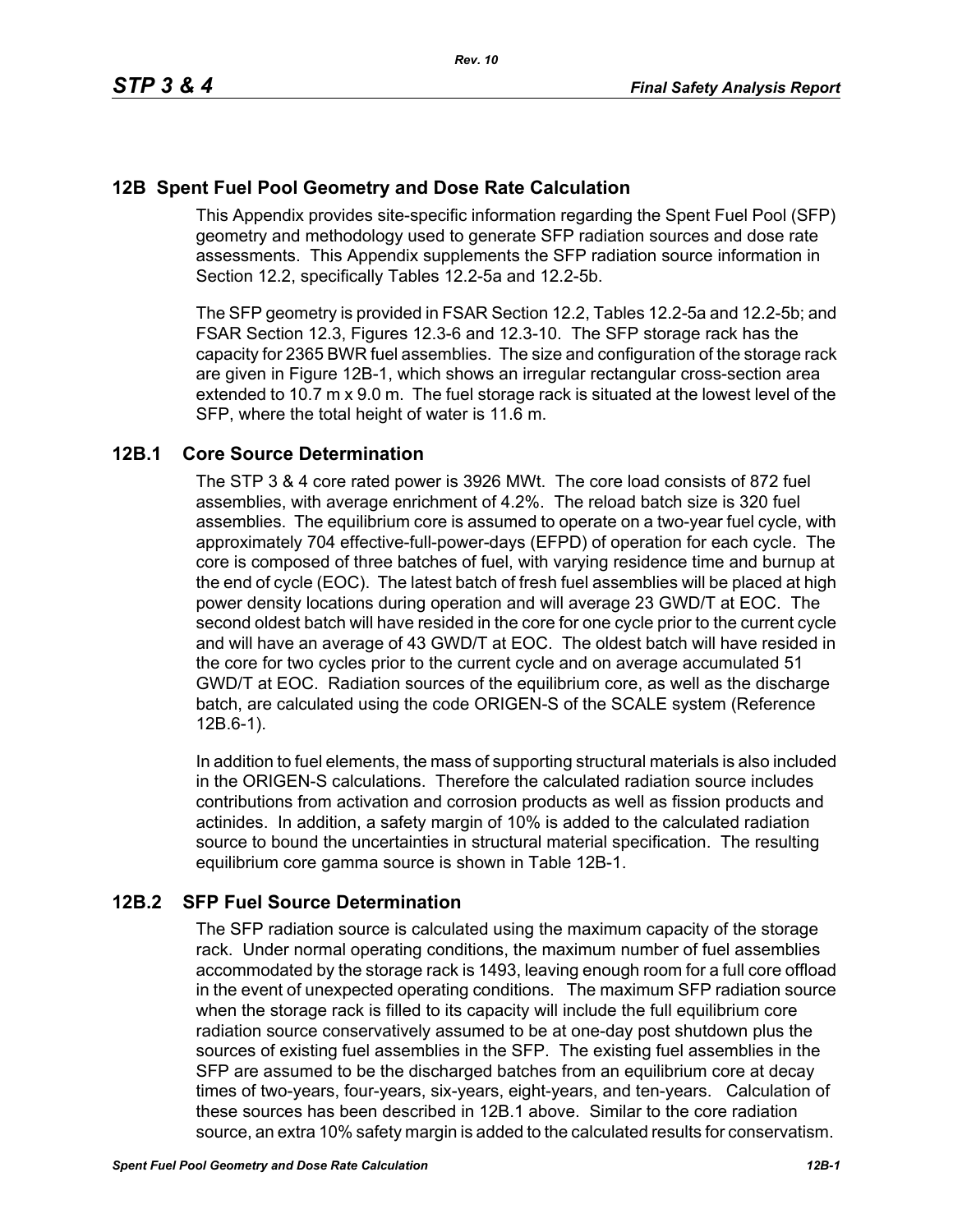The resulting SFP peak gamma source and peak neutron source are given in Tables 12B 2 and 12B-3, respectively. The major radionuclides that provide the peak SFP source are listed in Table 12B-4.

#### **12B.3 SFP Dose Rate Assessment**

The SFP radiation source is used for the shielding design and analysis to ensure radiation levels at neighboring areas surrounding the SFP meet the design criteria. A simplified model of a rectangular parallelepiped of (8.1 m x 8.1 m x 11.2 m) is assumed to represent the SFP. The SFP peak radiation source is assumed to be homogenized over the bottom 3.8 m of the SFP to represent the active fuel length of a typical BWR fuel assembly. There are 2 m thick concrete walls surrounding the SFP on all sides. The floor of the SFP is 2 meters thick as well. The dose rate calculations are carried out with the point-kernel shielding code QAD-CGGP-A (Reference 12B.6-2). The calculated dose rate results indicate all the areas surrounding the SFP meet the reactor building (R/B) radiation zone limits. Figure 12B-2 shows the dose rate profile for a set of detectors along the centerline of the SFP perpendicular to the water surface. Dose rate at the water surface is approximately 0.001 µrem/hr (1E-5 µSv/hr). The dose rates assessed are due to fuel assemblies in the SFP alone. Contributions from contaminants in the SFP water are not included.

#### **12B.4 Single Bundle Refueling Operator Dose Rate Assessment**

The maximum calculated radiation dose rate to the refueling operator from a single raised fuel assembly is calculated as follows:

As discussed in 12B.1 above, the core is rated at 3926 MWt. It consists of 872 fuel bundles, 320 of which are installed as new assemblies each refueling. 3926MWt / 872 bundles equals a core average of 4.502MWt per bundle. This average, however, consists of once, twice, and thrice burned bundles.

Similar to the SFP dose rate assessment, QAD-CGGP-A is used for the single bundle dose rate calculations. Three separate calculations are performed to address the contributions from the active fuel region, the top fuel node where the power density is lower than the core average, and the assembly handle where it is assumed that majority of the activation products accumulate. The radiation source input for each of these components and the fuel assembly dimensions in the calculation model are presented in Table 12B-5 (the values in this table do not include an added safety margin).

The core design indicates that the average burnup of the once-burned batch is approximately 23 GWd/MTU, or 5.703 MWt/bundle. This value is 1.27 times the average per bundle across the entire core. To obtain the highest activity bundle for determining the refueling source term, an additional 30% was added to the calculated dose rate from the once-burned batch of 1.27 times the core average. The net effect is equivalent to using a bundle source of 1.65 times the core average for this highest activity fuel assembly. The dose rate is bounding for any assembly that will be moved by the refueling operator. (The calculated gamma source of a single bundle with onecycle residency is compared with that of three-cycle residency in Table 12B-6, which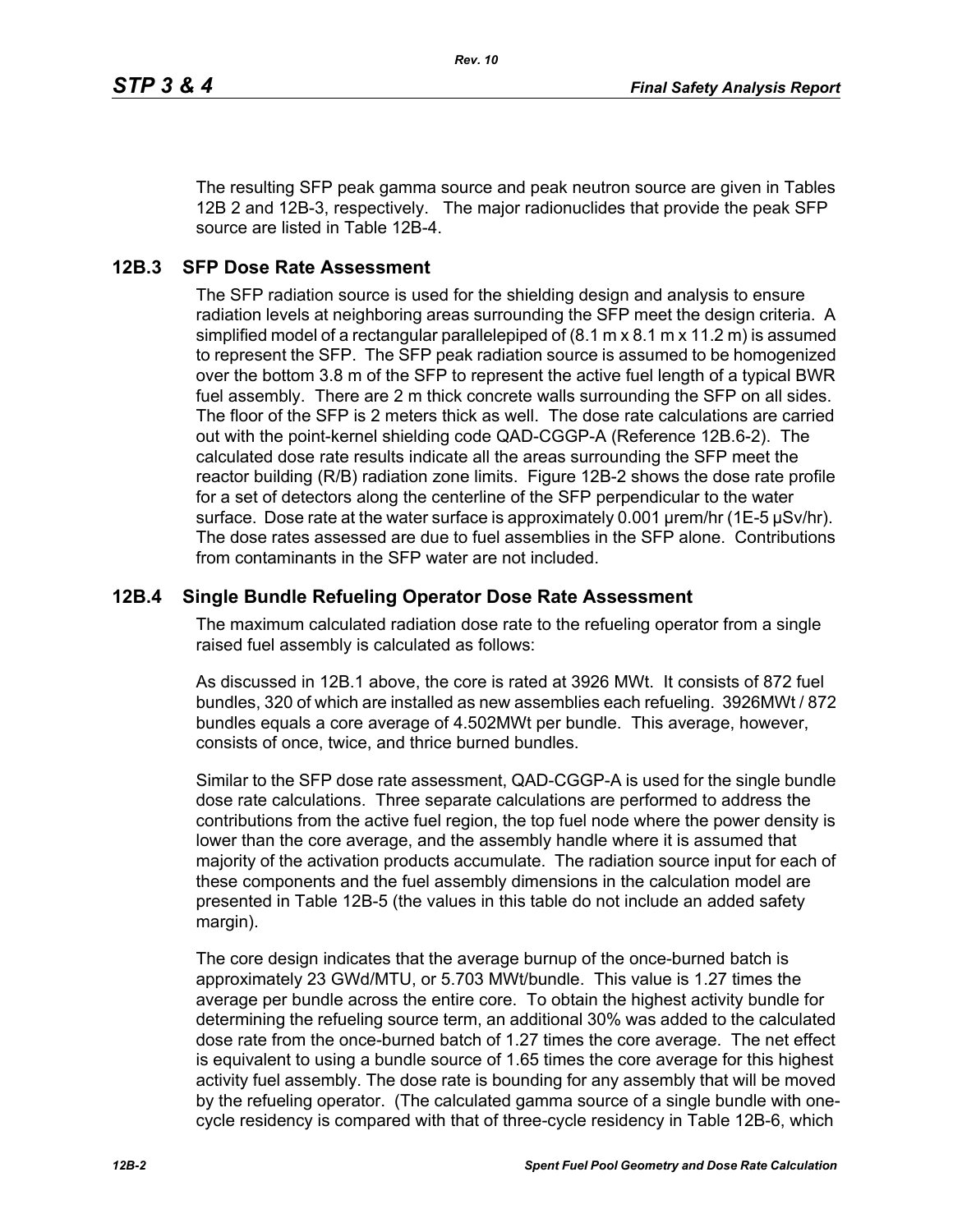further confirms that peak source has been chosen for the refueling dose rate assessment. The values in this table do not include an added safety margin.)

It is assumed that the fuel assembly is lifted to a height of 8.5 ft (2.6 m) below the pool water surface with the operator on the refueling machine trolley platform at a minimum of 8.8 ft  $(2.7 \text{ m})$  above the water surface. The resulting peak dose rate at 8.8 ft  $(2.7 \text{ m})$ above the water surface is approximately 1.2 mrem/hr, located at a radial distance from the fuel assembly of approximately 140 cm (4.6 ft) as shown in Figure 12B-3. Even when the maximum fuel pool water source (see Section 12B.5 below) is added, the dose rate remains below 2.5 mrem/hr. For an operator standing on the trolley platform, the dose rate will be less than that shown in Figure 12B-3; therefore the design criteria of ANSI/ANS-57.1-1992 has been satisfied.

#### **12B.5 Spent Fuel Pool Radionuclides and Dose**

The Fuel Pool Cooling and Cleanup (FPC) system described in FSAR Subsections 9.1.3 and 12.3.1.4.3 maintains the SFP water at a low radioactive nuclide level. In support of this statement, representative data from an operating ABWR plant is presented. Measurements at 1.2 m above the refueling floor indicate a maximum of 0.007 mSv/hr (0.7 mrem/hr) during plant outages with 1) fuel assemblies fully seated in the storage racks, and 2) maximum levels of measured radionuclides in the SFP water. This maximum dose rate is measured at 1.2 m (3.9 ft) above the refueling floor. During routine operations, the dose rate is expected to be less for normal operation of the FPC system. Also, the dose rate is considerably less at the operating trolley platform due to the increased distance from 1.2 m (3.9 ft) to 2.7 m (8.8 ft) and attenuation through the refueling machine lower structure and platform. A listing of SFP water radionuclides for a representative ABWR is summarized in Table 12B-7.

#### **12B.6 References**

- 12B.6-1 NUREG/CR-0200, "ORIGEN-S: SCALE System Module to Calculate Fuel Depletion, Actinide Transmutation, Fission Product Buildup and Decay, and Associated Radiation Source Terms," Rev 7, May 2004.
- 12B.6-2 CCC-645, "QAD-CGGP-A: Point Kernel Code System for Neutron and Gamma-Ray Shielding Calculations Using the GP Buildup Factor," Oak Ridge National Laboratory, December 1995.
- 12B.6-3 CN-REA-10-53, "STP Units 3 & 4 ABWR Spent Fuel Pool Radiation Source", Revision 1, Westinghouse Electric Company LLC, December 15, 2010.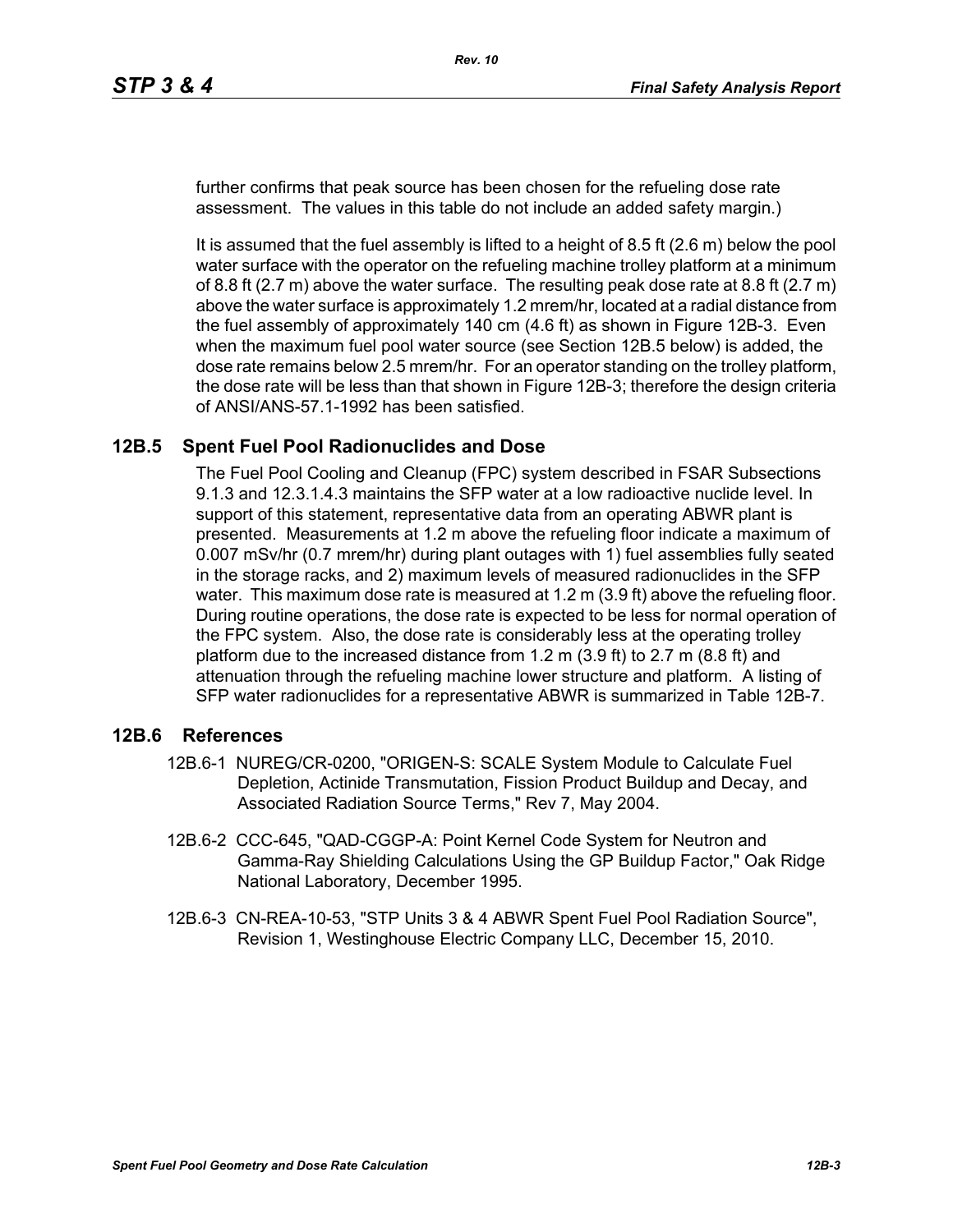|                           | <b>Gamma Source (MeV/s-MW)</b> |             |  |
|---------------------------|--------------------------------|-------------|--|
| <b>Energy Range (MeV)</b> | 1-Day                          | 30-Day      |  |
| $0.02 - 0.035$            | $1.4E + 14$                    | $2.7E + 13$ |  |
| $0.035 - 0.05$            | $1.3E + 14$                    | $3.2E + 13$ |  |
| $0.05 - 0.075$            | $1.1E + 14$                    | $2.6E + 13$ |  |
| $0.075 - 0.125$           | $1.6E + 15$                    | $5.5E + 13$ |  |
| $0.125 - 0.175$           | $4.5E + 14$                    | $1.2E + 14$ |  |
| $0.175 - 0.25$            | $1.0E + 15$                    | $3.6E + 13$ |  |
| $0.25 - 0.40$             | $1.9E + 15$                    | $1.4E + 14$ |  |
| $0.40 - 0.90$             | $1.1E + 16$                    | $3.9E + 15$ |  |
| $0.90 - 1.35$             | $1.5E + 15$                    | $2.1E + 14$ |  |
| $1.35 - 1.80$             | $3.4E + 15$                    | $6.9E + 14$ |  |
| $1.80 - 2.20$             | $2.5E + 14$                    | $5.3E + 13$ |  |
| $2.20 - 2.60$             | $2.5E+14$                      | $5.1E + 13$ |  |
| $2.60 - 3.00$             | $4.9E + 12$                    | $1.1E + 12$ |  |
| $3.00 - 3.50$             | $1.9E + 12$                    | $4.5E + 11$ |  |
| $3.50 - 4.00$             | $1.3E + 10$                    | $3.3E + 07$ |  |
| $4.00 - 4.50$             | $2.1E + 09$                    | $2.5E + 06$ |  |
| $4.50 - 5.00$             | $1.8E + 10$                    | $1.6E + 06$ |  |
| $5.00 - 10.00$            | $1.3E + 08$                    | $2.8E + 06$ |  |
| Total                     | $2.2E + 16$                    | $5.4E + 15$ |  |

#### **Table 12B-1 Gamma Source\* of an Equilibrium Core vs. Time Post-Shutdown**

*Rev. 10*

\* Based on rated power 3926 MWt and approximately 704 effectivefull-power-days (EFPD) of operation each cycle. 10% safety margin added to ORIGEN-S results.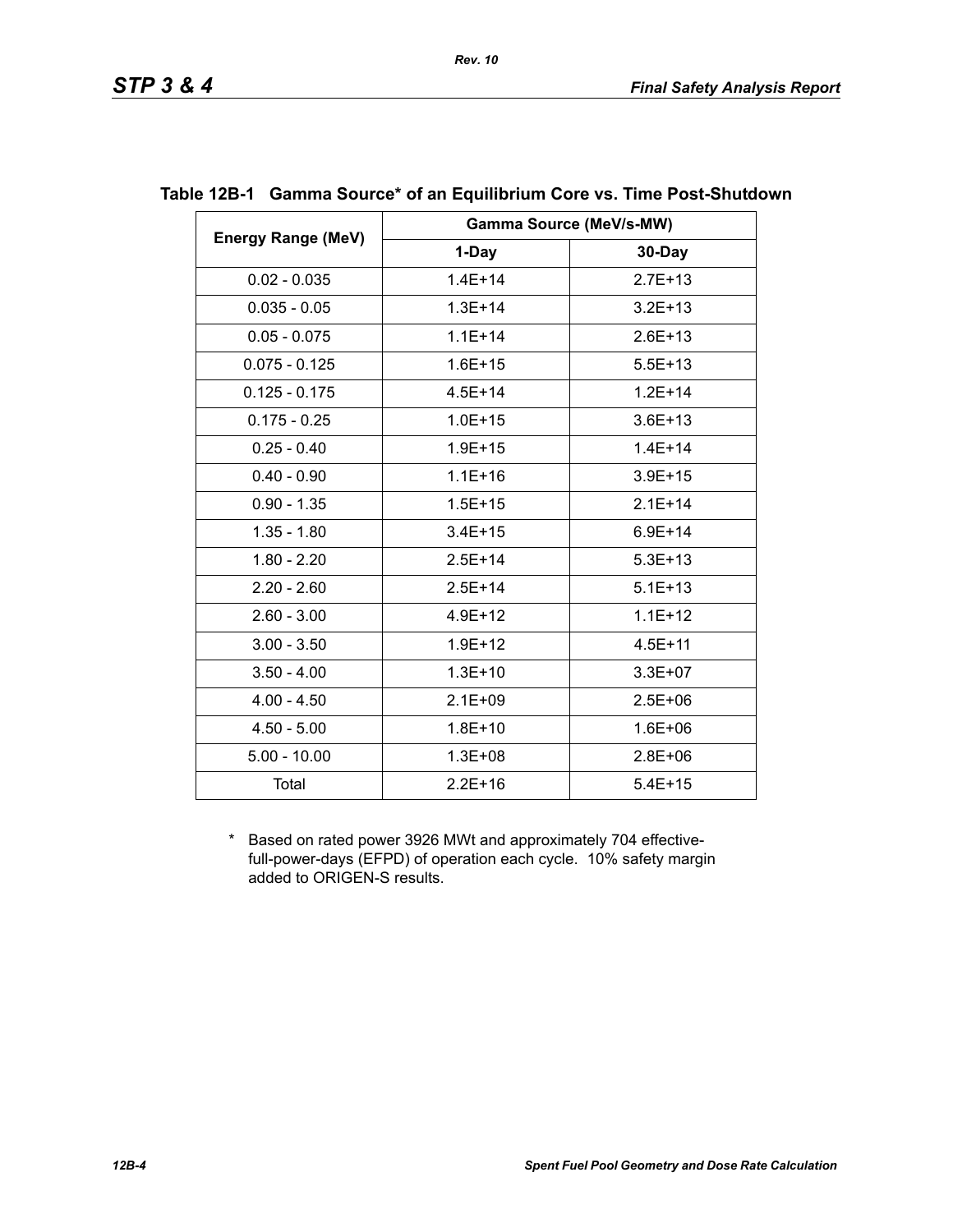| <b>Energy</b><br>Group | <b>Energy Range (MeV)</b> | 1-Day       | 1-Year      | 2-Year      |
|------------------------|---------------------------|-------------|-------------|-------------|
| $\mathbf{1}$           | $0.02 - 0.035$            | $5.5E+17$   | $3.9E + 16$ | $2.5E+16$   |
| $\overline{2}$         | $0.035 - 0.05$            | $5.5E+17$   | $4.1E + 16$ | $2.3E+16$   |
| $\mathfrak{S}$         | $0.05 - 0.075$            | $4.5E + 17$ | $4.1E + 16$ | $2.4E + 16$ |
| $\overline{4}$         | $0.075 - 0.125$           | $6.2E + 18$ | $8.5E + 16$ | $5.1E + 16$ |
| 5                      | $0.125 - 0.175$           | $1.8E + 18$ | $8.3E + 16$ | $4.1E + 16$ |
| $6\phantom{1}$         | $0.175 - 0.25$            | $3.9E + 18$ | $5.6E + 16$ | $3.2E + 16$ |
| $\overline{7}$         | $0.25 - 0.40$             | $7.4E + 18$ | $1.2E + 17$ | $6.8E + 16$ |
| 8                      | $0.40 - 0.90$             | $4.5E + 19$ | $3.6E + 18$ | $2.5E + 18$ |
| 9                      | $0.90 - 1.35$             | $6.0E + 18$ | $2.1E+17$   | $1.5E + 17$ |
| 10                     | $1.35 - 1.80$             | $1.3E + 19$ | $8.3E + 16$ | $5.1E + 16$ |
| 11                     | $1.80 - 2.20$             | $9.9E + 17$ | $4.7E + 16$ | $2.0E + 16$ |
| 12                     | $2.20 - 2.60$             | $9.7E + 17$ | $4.1E + 15$ | $2.0E + 15$ |
| 13                     | $2.60 - 3.00$             | $1.9E + 16$ | $7.3E + 14$ | $3.6E + 14$ |
| 14                     | $3.00 - 3.50$             | $7.6E + 15$ | $1.0E + 14$ | $5.1E + 13$ |
| 15                     | $3.50 - 4.00$             | $5.2E + 13$ | $1.1E + 11$ | $7.0E + 10$ |
| 16                     | $4.00 - 4.50$             | $8.4E + 12$ | $2.4E+10$   | $2.3E+10$   |
| 17                     | $4.50 - 5.00$             | $6.9E + 13$ | $1.6E + 10$ | $1.5E + 10$ |
| 18                     | $5.00 - 10.00$            | $5.4E + 11$ | $2.7E+10$   | $2.5E+10$   |
| Total                  |                           | $8.8E + 19$ | $4.4E + 18$ | $3.0E + 18$ |

*STP 3 & 4*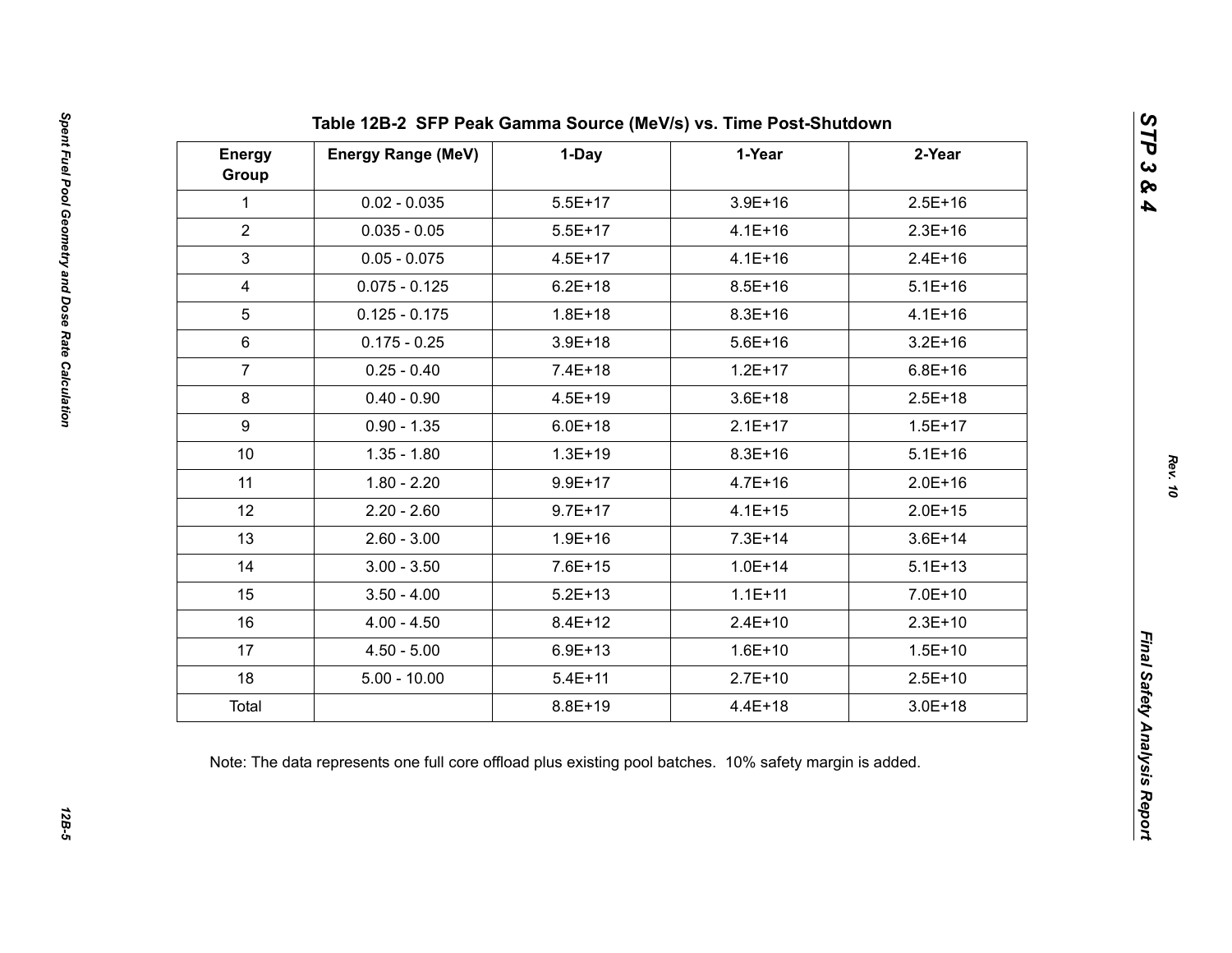| <b>Energy Group</b>     | <b>Neutron Energy (KeV)</b> | (n/s) 1-Day Post-Shutdown |
|-------------------------|-----------------------------|---------------------------|
| 1                       | 1.0E-08 - 1.0E-05           | 1.0E-02                   |
| $\overline{2}$          | 1.0E-05 - 3.0E-05           | 8.0E-03                   |
| 3                       | $3.0E-05 - 5.0E-05$         | 1.4E-00                   |
| $\overline{\mathbf{4}}$ | 5.0E-05 - 1.0E-04           | 1.2E-00                   |
| 5                       | 1.0E-04 - 2.25E-04          | $9.5E + 00$               |
| 6                       | 2.25E-04 - 3.25E-04         | $8.7E + 00$               |
| $\overline{7}$          | 3.25E-04 - 4.0E-04          | 7.9E+00                   |
| 8                       | 4.0E-04 - 8.0E-04           | $5.1E + 01$               |
| 9                       | 8.0E-04 - 1.0E-03           | $2.7E + 01$               |
| 10                      | 1.0E-03 - 1.13E-03          | $2.6E + 01$               |
| 11                      | 1.13E-03 - 1.3E-03          | $3.1E + 01$               |
| 12                      | 1.3E-03 - 1.77E-03          | $9.7E + 01$               |
| 13                      | 1.77E-03 - 3.05E-03         | $3.3E + 02$               |
| 14                      | $3.05E-03 - 0.01$           | $2.9E + 03$               |
| 15                      | $0.01 - 0.03$               | $1.5E + 04$               |
| 16                      | $0.03 - 0.1$                | $9.3E + 04$               |
| 17                      | $0.1 - 0.55$                | $1.3E + 06$               |
| 18                      | $0.55 - 3.0$                | $1.7E + 07$               |
| 19                      | $3.0 - 17.0$                | $2.3E + 08$               |
| 20                      | $17.0 - 100.0$              | $3.2E + 09$               |
| 21                      | $100 - 400$                 | $2.1E+10$                 |
| 22                      | $400 - 900$                 | $4.7E + 10$               |
| 23                      | $900 - 1400$                | $4.7E + 10$               |
| 24                      | 1400 - 1850                 | $3.8E + 10$               |
| 25                      | 1850 - 3000                 | $7.2E+10$                 |
| 26                      | 3000 - 6430                 | $6.5E + 10$               |
| 27                      | 6430 - 2.0E+04              | $5.9E + 09$               |

#### **Table 12B-3 SFP Peak Neutron Source**

Note: The data represents one full core offload plus existing pool batches. 10% safety margin is added.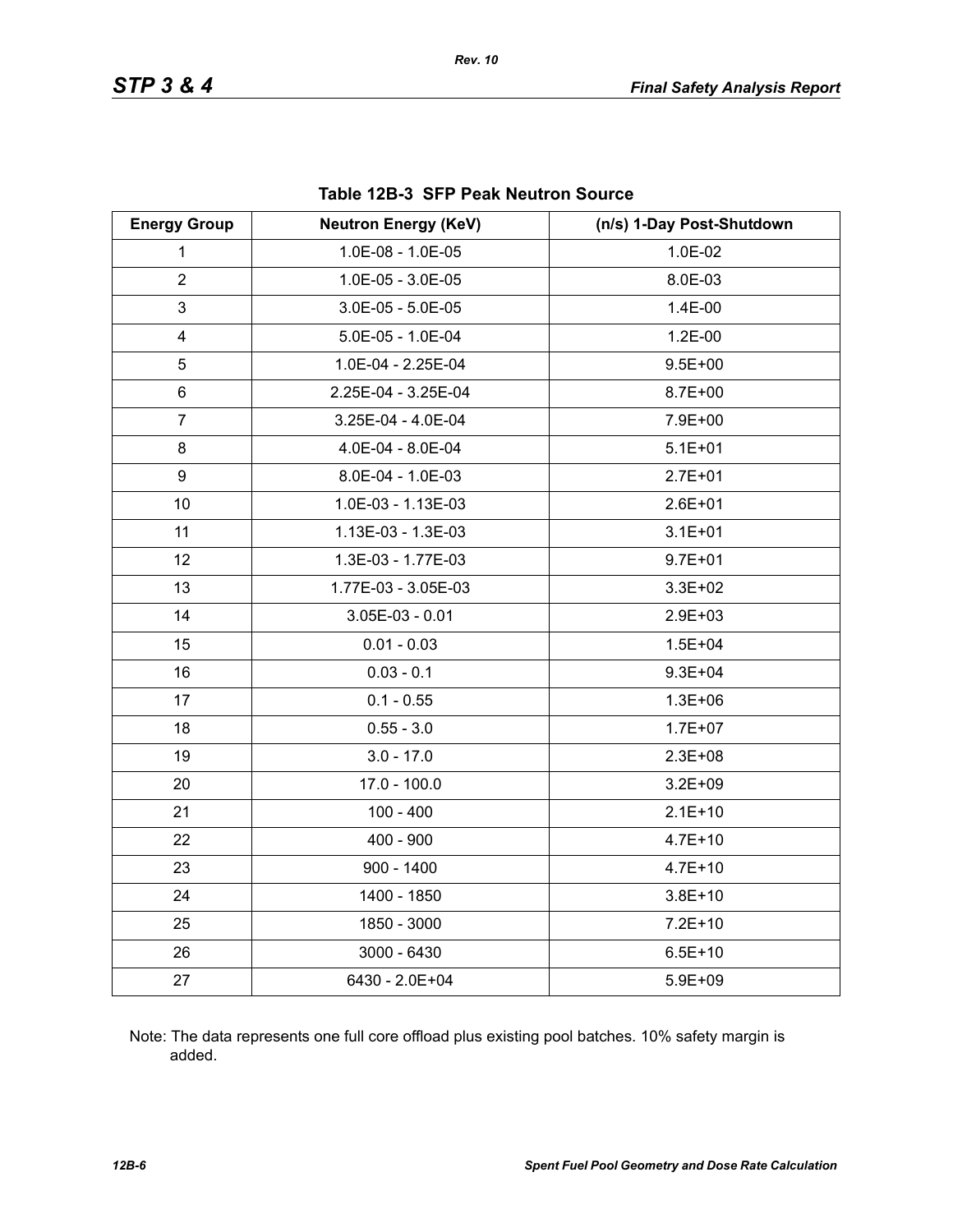| <b>Isotopes</b>         | <b>Curies</b> | <b>Isotopes</b> | <b>Curies</b> |
|-------------------------|---------------|-----------------|---------------|
| $1 - 131$               | $1.07E + 08$  | $Sr-92$         | $3.25E + 05$  |
| $1 - 132$               | 1.36E+08      | $Y-91$          | $1.46E + 08$  |
| $1 - 133$               | $1.09E + 08$  | $Y-91M$         | $1.56E+07$    |
| $1 - 134$               | $6.20E + 00$  | $Y-92$          | $4.81E + 06$  |
| $1 - 135$               | $1.79E+07$    | $Y-93$          | $3.35E + 07$  |
| <b>Total I</b>          | $3.71E + 08$  | $Zr-93$         | 3.78E+02      |
|                         |               | $Zr-95$         | $2.02E + 08$  |
| $Na-24$                 | $3.19E + 03$  | <b>Nb-95M</b>   | $2.24E + 06$  |
| $P-32$                  | $3.16E + 04$  | <b>Nb-95</b>    | $1.99E + 08$  |
| $Cr-51$                 | 1.76E+07      | $Mo-99$         | $1.67E + 08$  |
| $Mn-54$                 | $7.62E + 05$  | <b>Tc-99M</b>   | $1.60E + 08$  |
| $Mn-56$                 | $6.13E + 04$  | $Tc-99$         | $2.61E + 03$  |
| $Fe-55$                 | $6.38E + 06$  | Ru-103          | $1.75E + 08$  |
| $Fe-59$                 | 3.88E+05      | <b>Rh-103M</b>  | $1.75E + 08$  |
| $Co-58$                 | $9.22E + 05$  | <b>Ru-106</b>   | $6.63E + 07$  |
| $Co-60$                 | $1.54E + 05$  | Rh-106          | $6.63E + 07$  |
| $Ni-63$                 | $1.71E + 05$  | Ag-110M         | $3.50E + 05$  |
| $Cu-64$                 | $1.59E + 04$  | Ag-110          | $4.77E + 03$  |
| $Zn-65$                 | 3.70E+01      | Te-129M         | $5.68E + 06$  |
| $Sr-89$                 | $1.11E + 08$  | Te-129          | $5.21E + 06$  |
| $Sr-90$                 | $1.51E+07$    | Te-131M         | $1.44E + 07$  |
| $Y-90$                  | $1.55E+07$    | Te-131          | $2.89E + 06$  |
| $Sr-91$                 | $2.46E+07$    | $T_{e-132}$     | $1.32E + 08$  |
| <b>Total</b>            | $1.93E + 08$  | <b>Ba-137M</b>  | $1.89E+07$    |
|                         |               | <b>Ba-140</b>   | $1.93E + 08$  |
| $Kr-83m$                | $6.41E + 04$  | $La-140$        | $2.06E + 08$  |
| $Kr-85m$                | 7.52E+05      | Ce-141          | $1.90E + 08$  |
| $Kr-85$                 | $1.89E + 06$  | Ce-144          | $1.61E + 08$  |
| $Kr-87$                 | $1.27E+02$    | Pr-144M         | $2.25E + 06$  |
| $Kr-88$                 | $2.30E + 05$  | Pr-144          | $1.61E + 08$  |
| <b>Total Kr</b>         | $2.94E + 06$  | $W-187$         | $1.91E + 05$  |
|                         |               | Np-239          | 1.65E+09      |
| Xe-131m                 | $1.25E + 06$  | Pu-239          | $5.03E + 04$  |
| Xe-133m                 | $6.63E + 06$  | <b>Total</b>    | 4.16E+09      |
| Xe-133                  | 2.28E+08      |                 |               |
| Xe-135m                 | $2.92E + 06$  | $Cs-134$        | $2.65E+07$    |
| Xe-135                  | 5.84E+07      | $Cs-135$        | 8.82E+01      |
| <b>Total Xe</b>         | 2.98E+08      | $Cs-136$        | $5.21E + 06$  |
| <b>Noble Gas Totals</b> | $3.00E + 08$  | $Cs-137$        | $2.01E+07$    |
|                         |               | <b>Total Cs</b> | $5.18E+07$    |

# **Table 12B-4 Peak Source Radioisotopes in the Spent Fuel Assemblies**

Note: The data represent one full core offload plus existing pool batches. 10% safety margin is added.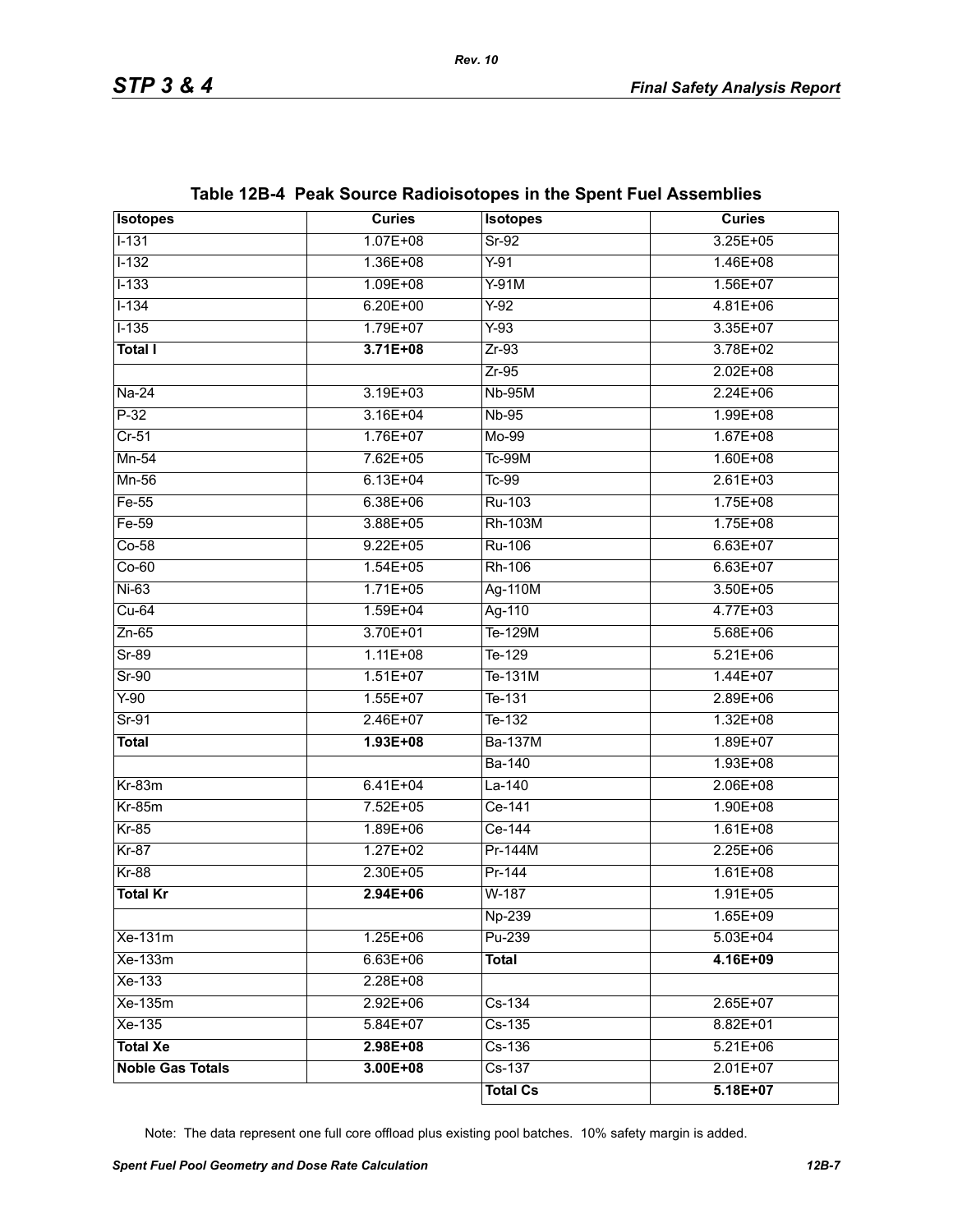|                           | <b>Energy Range (MeV)</b> | <b>Enriched Fuel</b> | <b>Top Node</b> | <b>Handle</b> |
|---------------------------|---------------------------|----------------------|-----------------|---------------|
| <b>Energy Group</b>       |                           | <b>Region</b>        |                 |               |
| $\mathbf{1}$              | $0.02 - 0.035$            | $2.5E + 16$          | $1.9E + 14$     | $6.0E + 13$   |
| $\overline{2}$            | $0.035 - 0.05$            | $1.5E + 16$          | $1.1E + 14$     | $7.4E+12$     |
| 3                         | $0.05 - 0.075$            | $8.4E + 15$          | $7.0E + 13$     | $8.7E + 12$   |
| $\overline{\mathbf{4}}$   | $0.075 - 0.125$           | $7.0E + 16$          | $1.1E + 15$     | $7.4E+12$     |
| 5                         | $0.125 - 0.175$           | $1.6E + 16$          | $1.1E + 14$     | $2.2E + 13$   |
| 6                         | $0.175 - 0.25$            | $2.2E + 16$          | $2.7E + 14$     | $3.4E + 12$   |
| $\overline{7}$            | $0.25 - 0.40$             | $2.8E + 16$          | $3.2E+14$       | $3.5E + 13$   |
| 8                         | $0.40 - 0.90$             | $8.7E + 16$          | $6.4E + 14$     | $4.8E + 14$   |
| 9                         | $0.90 - 1.35$             | $6.0E + 15$          | $4.2E + 13$     | $1.6E + 13$   |
| 10                        | $1.35 - 1.80$             | $1.1E + 16$          | $8.0E + 13$     | $1.6E + 12$   |
| 11                        | $1.80 - 2.20$             | $4.9E + 14$          | $3.4E + 12$     | $4.2E + 11$   |
| 12                        | $2.20 - 2.60$             | $5.4E + 14$          | $3.7E + 12$     | $1.2E + 10$   |
| 13                        | $2.60 - 3.00$             | 8.9E+12              | $6.6E + 10$     | $5.5E+10$     |
| 14                        | $3.00 - 3.50$             | $3.2E + 12$          | $2.2E+10$       | $1.6E + 09$   |
| 15                        | $3.50 - 4.00$             | $2.1E+10$            | $1.3E + 08$     | $2.5E+07$     |
| 16                        | $4.00 - 4.50$             | $3.1E + 09$          | $1.7E + 07$     | $1.7E + 04$   |
| 17                        | $4.50 - 5.00$             | $2.3E+10$            | $1.3E + 08$     | $1.3E + 05$   |
| 18                        | $5.00 - 10.00$            | $1.1E + 08$          | $6.0E + 05$     | $6.0E + 02$   |
| Total                     |                           | $2.9E+17$            | $2.9E + 15$     | $6.4E + 14$   |
| Source Height<br>$(cm)^*$ |                           | 366                  | 15              | 15            |

|  | Table 12B-5 Single Bundle Source for Dose Assessment (Photons/s) |  |
|--|------------------------------------------------------------------|--|
|--|------------------------------------------------------------------|--|

\* Bundle cross-section is 15.24 cm x 15.24 cm (6 in x 6 in).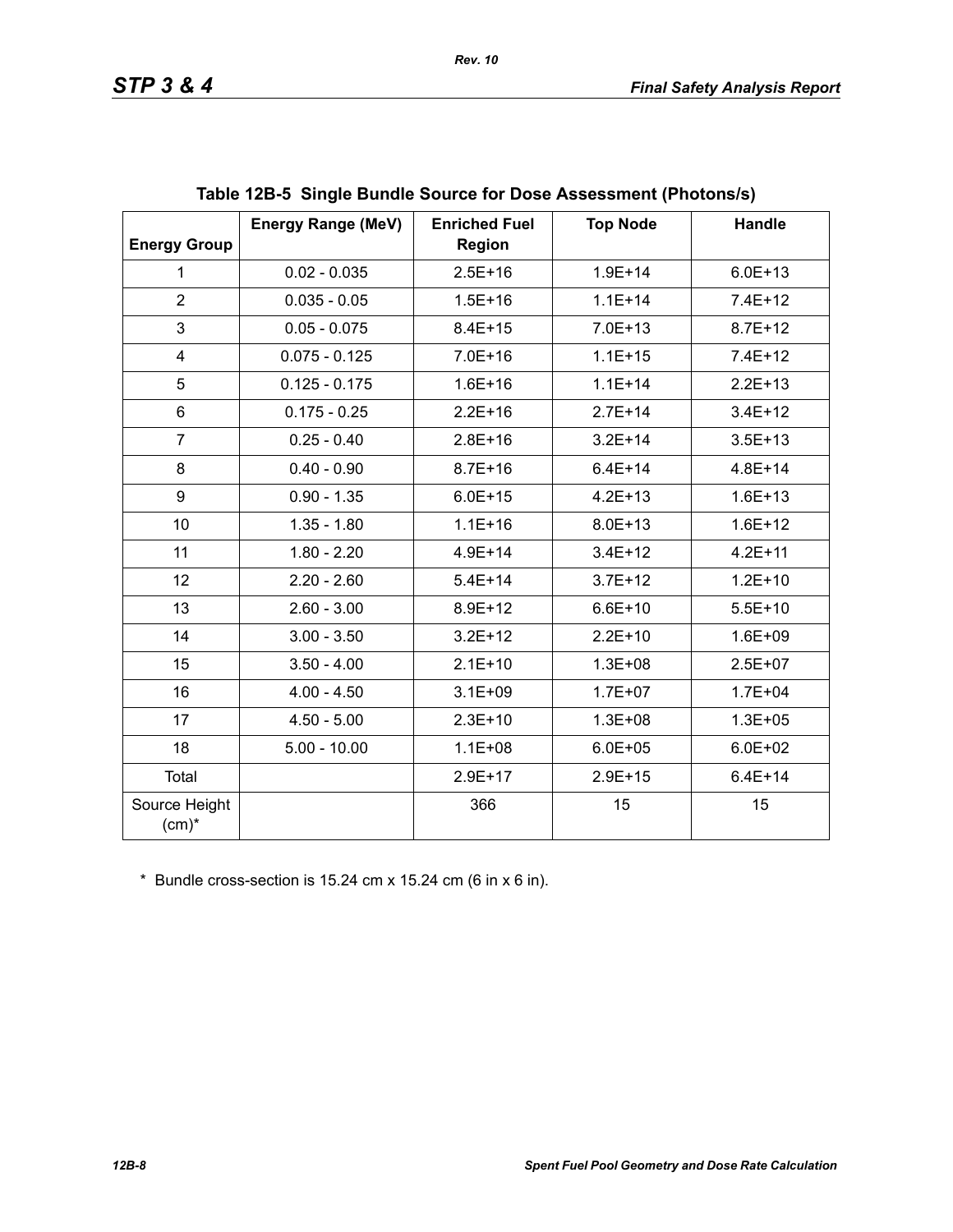| Table 12B-6 Single Bundle Gamma Source (MeV/S) Comparison |                    |                      |  |
|-----------------------------------------------------------|--------------------|----------------------|--|
| <b>Decay</b>                                              | <b>Once Burned</b> | <b>Thrice Burned</b> |  |
| 1 Day                                                     | $1.1E+17$          | $5.8E+16$            |  |
| 30 Days                                                   | $2.6E+16$          | $1.5E + 16$          |  |
| 1 Year                                                    | $2.1E+15$          | $3.6E+15$            |  |
| 2 Years                                                   | $1.0E + 15$        | $2.4E+15$            |  |
| 3 Years                                                   | $7.0E + 14$        | $1.8E + 15$          |  |

# **Table 12B-6 Single Bundle Gamma Source (MeV/s) Comparison**

*Rev. 10*

### **Table 12B-7 SFP Water Radionuclides**

| <b>Nuclide</b> | Bq/cm <sup>3</sup> | <b>Nuclide</b> | Bq/cm <sup>3</sup> |
|----------------|--------------------|----------------|--------------------|
| $Cr-51$        | $9.4E-02$          | Nb-95          | 8.1E-03            |
| Mn-54          | 9.7E-02            | $Cs-134$       | 1.4E-02            |
| Mn-56          | 3.6E-02            | Cs-137         | 7.7E-03            |
| $Co-58$        | $5.1E-01$          | Sb-124         | $5.1E - 01$        |
| $Co-60$        | $1.3E + 00$        | Sb-125         | $3.4E-02$          |
| Cu-64          | $1.0E - 01$        |                |                    |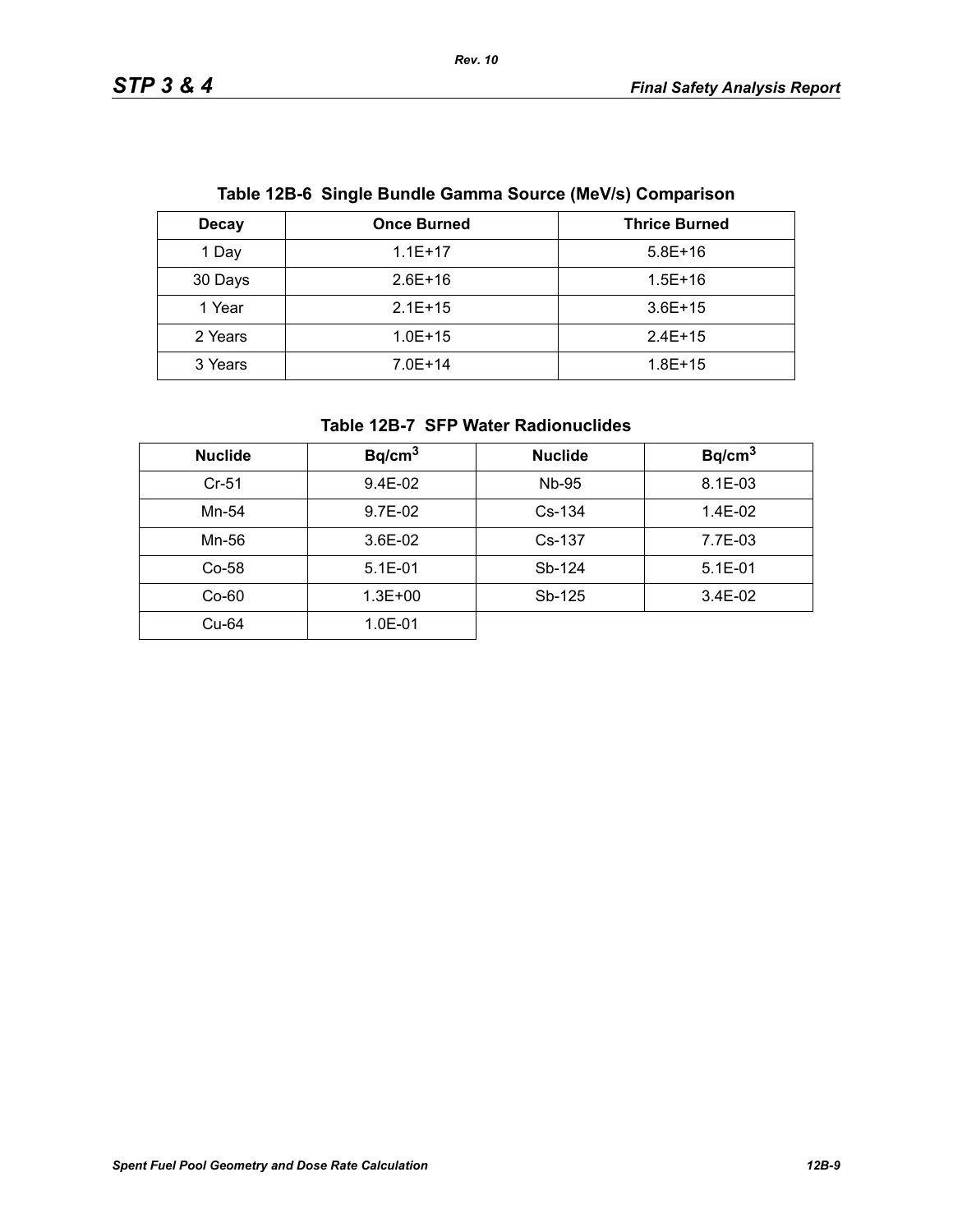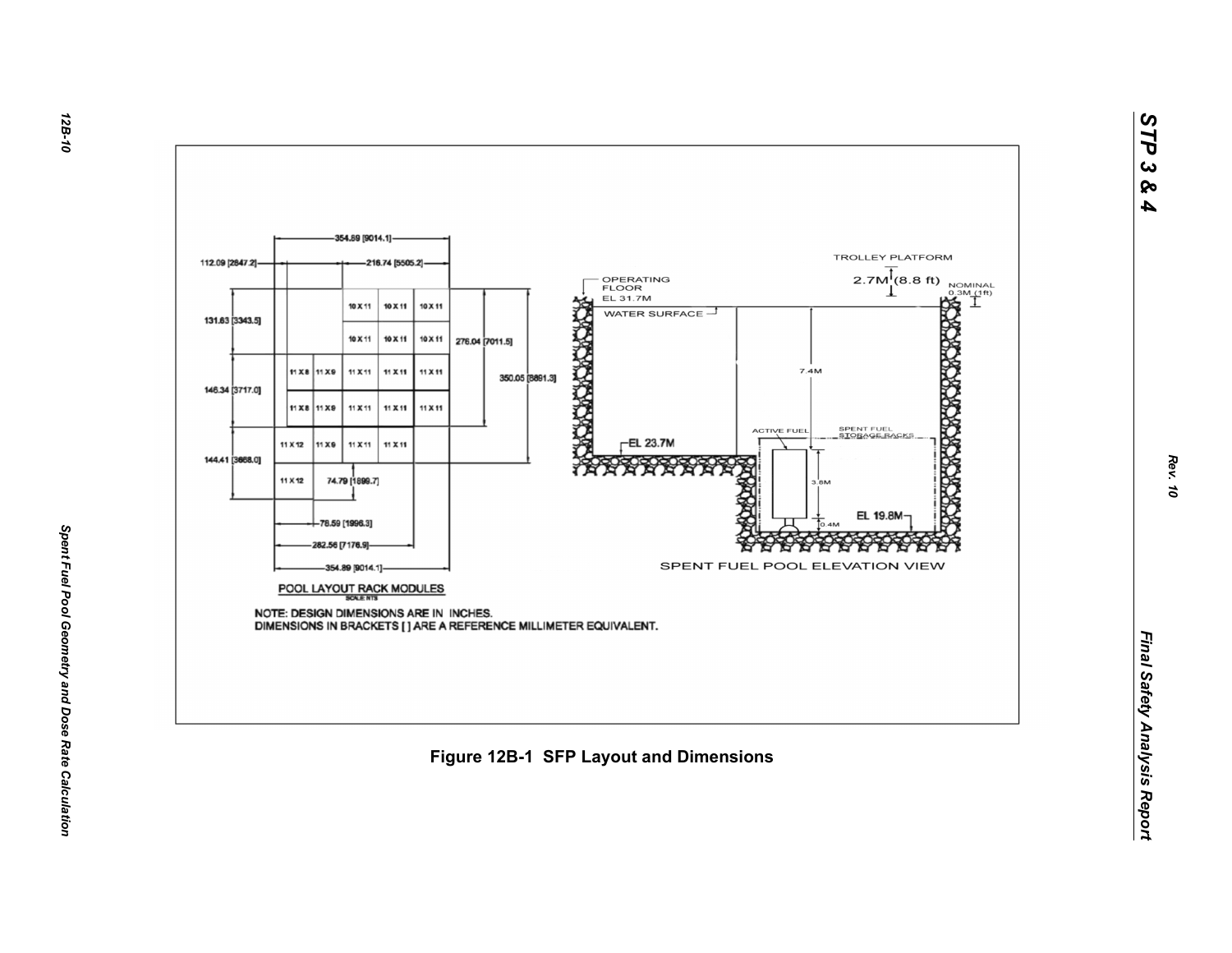